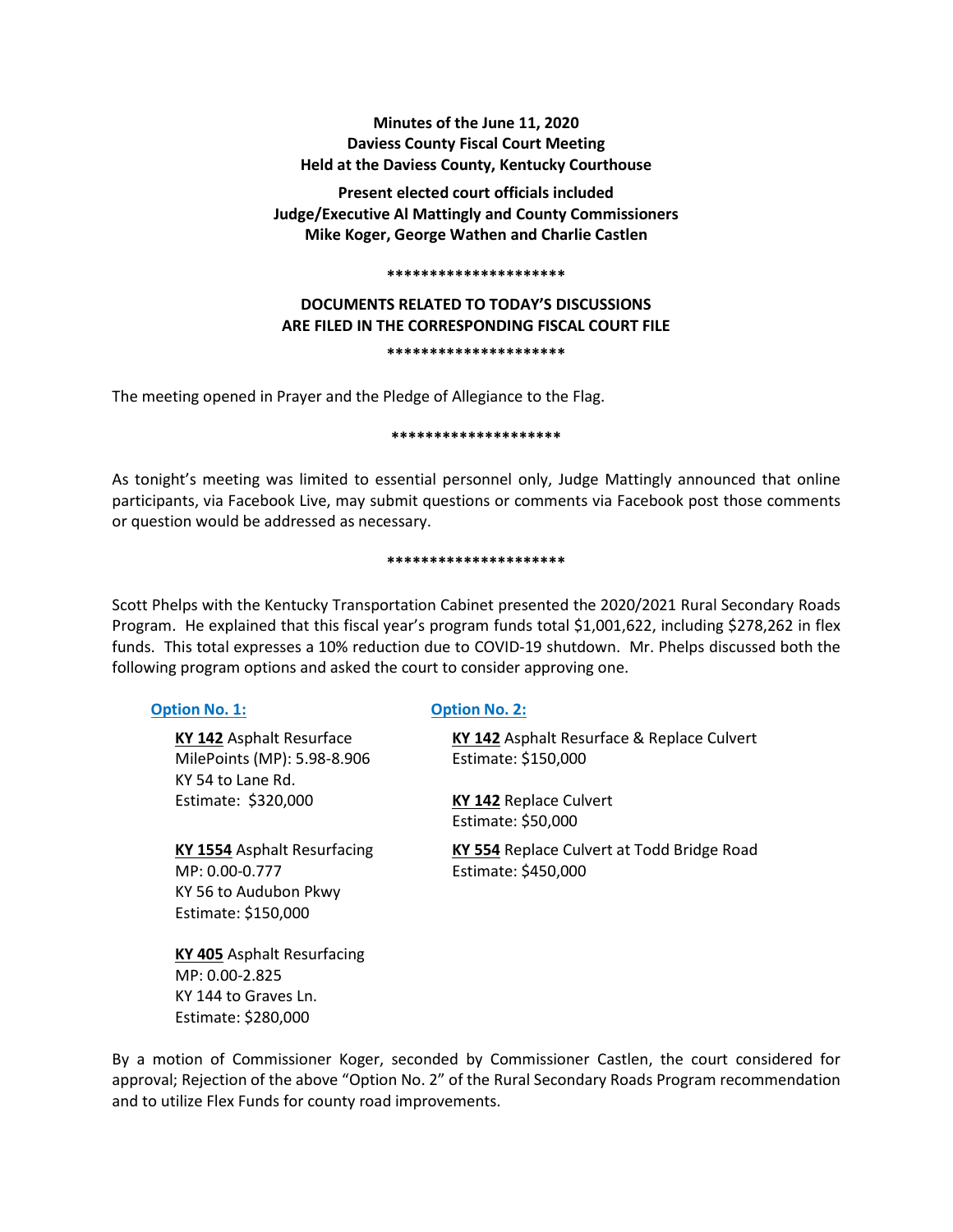# **The vote was called and with all present members voting in favor, said motion passed.**

By a motion of Commissioner Castlen, seconded by Commissioner Wathen, the court considered for approval; Rural Secondary Road Program "Option No. 1" as presented above. **The vote was called and with all present members voting in favor, said motion passed.** 

Per Judge Mattingly's request, KYTC Chief District Engineer Danitra Henderson addressed the current Highway 81 Bridge closure. Following the accident that caused the bridge closure, it has been determined that the bridge can and will be repaired at a reasonable cost. She hopes to have the bridge re-opened prior to the start of school.

#### **\*\*\*\*\*\*\*\*\*\*\*\*\*\*\*\*\*\*\*\*\***

By a motion of Commissioner Wathen, seconded by Commissioner Castlen, the court considered for approval; Minutes of the May 21, 2020 Daviess County Fiscal Court Meeting. **The vote was called and with all present members voting in favor, said motion passed.** 

#### **\*\*\*\*\*\*\*\*\*\*\*\*\*\*\*\*\*\*\*\*\***

By a motion of Commissioner Castlen, seconded by Commissioner Wathen, the court considered for approval; All Claims for All Departments.

**The vote was called and with all present members voting in favor, said motion passed.** 

#### **\*\*\*\*\*\*\*\*\*\*\*\*\*\*\*\*\*\*\*\*\***

By a motion of Commissioner Koger, seconded by Commissioner Wathen, the court considered for approval; Budget Transfers.

Treasurer Jim Hendrix stated, "Budget transfers are made at the end of each fiscal year as legally the county cannot have actual expense items that exceed the budget."

#### **The vote was called and with all present members voting in favor, said motion passed.**

#### **\*\*\*\*\*\*\*\*\*\*\*\*\*\*\*\*\*\*\*\*\***

By a motion of Commissioner Castlen, seconded by Commissioner Wathen, the court considered for approval; **Resolution 15-2020** – Coronavirus Relief Fund Grant Application (CARES Act).

Judge Mattingly stated, "Under the Coronavirus CARES Act, the county is eligible for between 3 & 4 million dollars in COVID-19 related reimbursables. Clarity on the act is still necessary as some understand the act to include certain covered items but others understand it differently." He noted that meetings are being scheduled in order to gain necessary clarity.

**The vote was called and with all present members voting in favor, said motion passed.** 

**\*\*\*\*\*\*\*\*\*\*\*\*\*\*\*\*\*\*\*\*\***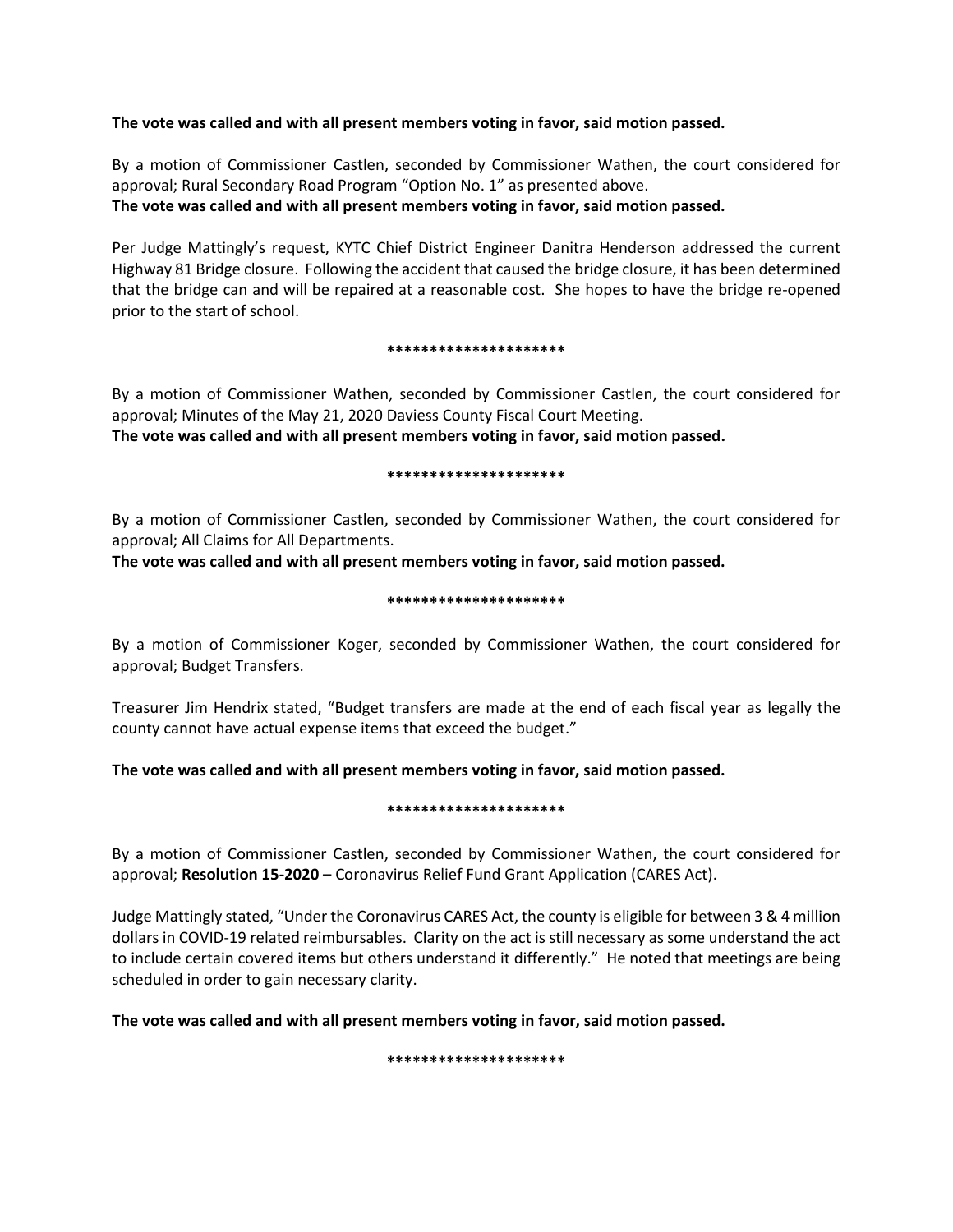By a motion of Commissioner Koger, seconded by Commissioner Wathen, the court considered for approval; **Resolution 17-2020** – Springhill at Lake Forest Subdivision Street Lighting District. **The vote was called and with all present members voting in favor, said motion passed.** 

#### **\*\*\*\*\*\*\*\*\*\*\*\*\*\*\*\*\*\*\*\*\***

By a motion of Commissioner Castlen, seconded by Commissioner Koger, the court considered for approval; Contract with Daviess County Board of Education for the 2020/2021 Transportation of Non-Public School Students.

**The vote was called and with all present members voting in favor, said motion passed.** 

#### **\*\*\*\*\*\*\*\*\*\*\*\*\*\*\*\*\*\*\*\*\***

By a motion of Commissioner Castlen, seconded by Commissioner Koger, the court considered for approval; Award the following Bids:

- 08-2020: Pavement Striping to Reynolds Sealing & Striping per rates schedule
- 12-2020: Ready-Mix Concrete to Yager Materials (with minor exceptions) per rates schedule
- 13-2020: Tar Coated Culvert Pipe to Hagan & Stone (with minor exceptions) per rates schedule
- 14-2020: County Uniforms to Unifirst per rates schedule
- 15-2020: Crushed Limestone to Yager Materials per rates schedule
- 16-2020: Tire Repair & Maintenance Services to Best One Tire per rates schedule
- 17-2020: Janitorial Services for County Administrative Facilities to Purus Clean per rates schedule
- 18-2020: Janitorial Services for Morton J. Holbrook Judicial Center to Purus Clean per rates schedule
- 19-2020: Janitorial Services for Robert M. Kirtley Judicial Annex to Purus Clean per rates schedule
- 20-2020: Fire Rescue Uniforms to Siegel's Uniforms per rates schedule

# **The vote was called and with all present members voting in favor, said motion passed.**

#### **\*\*\*\*\*\*\*\*\*\*\*\*\*\*\*\*\*\*\*\*\***

By a motion of Commissioner Koger, seconded by Commissioner Wathen, the court considered for approval; Hire Barry Dennis as a Public Works Utility Laborer effective upon successful completion of preemployment screenings.

**The vote was called and with all present members voting in favor, said motion passed.** 

#### **\*\*\*\*\*\*\*\*\*\*\*\*\*\*\*\*\*\*\*\*\***

By a motion of Commissioner Wathen, seconded by Commissioner Castlen, the court considered for approval; Reappoint Angela Thompson *#10.1.2020*: Owensboro Regional Hospital Board; TERM: 10/31/2020 – 10/31/2023.

**The vote was called and with all present members voting in favor, said motion passed.** 

**\*\*\*\*\*\*\*\*\*\*\*\*\*\*\*\*\*\*\*\*\***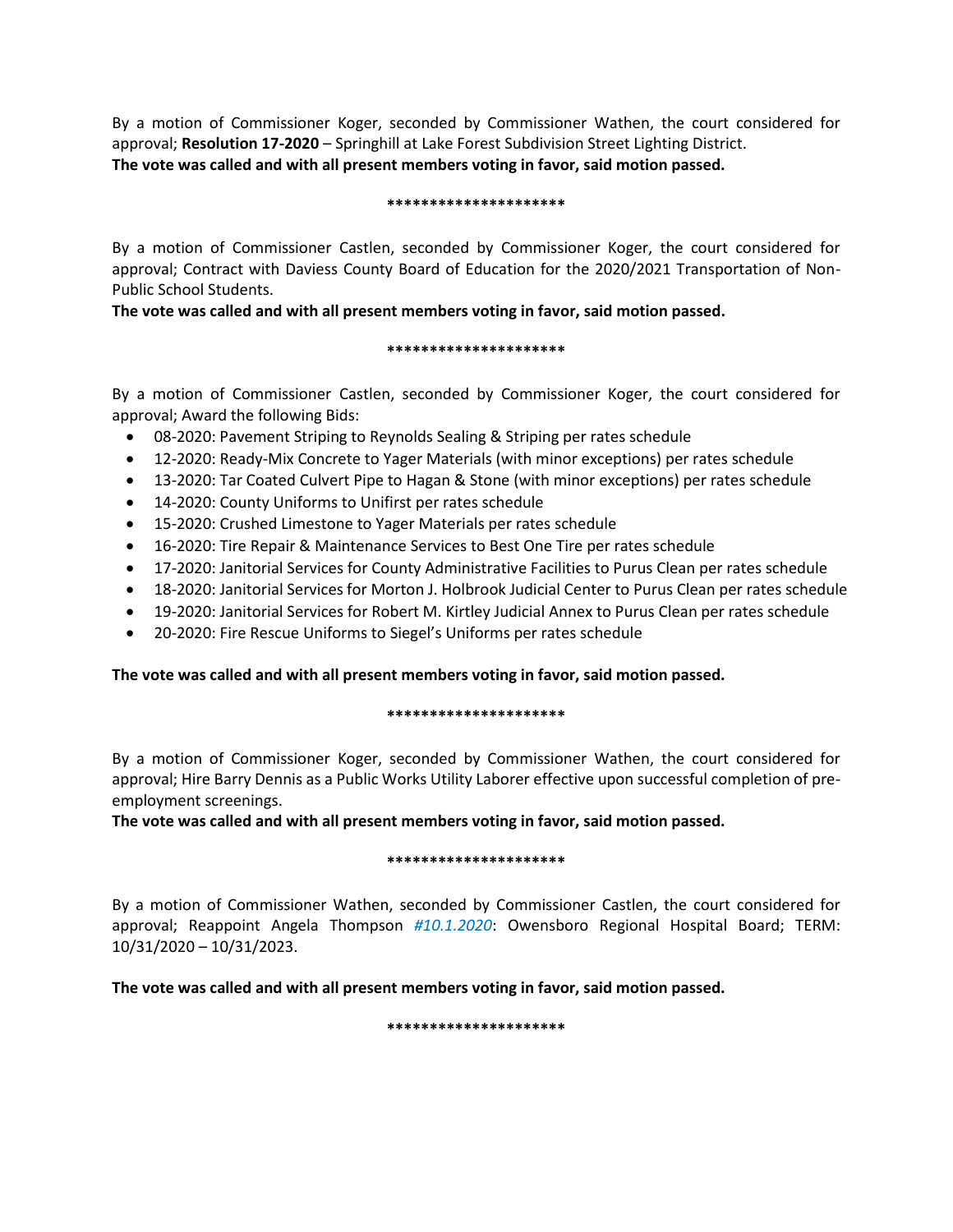By a motion of Commissioner Wathen, seconded by Commissioner Koger, the court considered for approval; Reappoint Taylor Deveaux *#6.5.2020*: O-DC Convention and Visitors Bureau; TERM: 6/30/2020 – 6/30/2023.

# **The vote was called and with all present members voting in favor, said motion passed.**

#### **\*\*\*\*\*\*\*\*\*\*\*\*\*\*\*\*\*\*\*\*\***

By a motion of Commissioner Castlen, seconded by Commissioner Wathen, the court considered for approval; Appoint Curt Baker *#6.6.2020*: O-DC Convention and Visitors Bureau as Hotel/Motel appointee; TERM: 6/30/2020 – 6/30/2023.

# **The vote was called and with all present members voting in favor, said motion passed.**

#### **\*\*\*\*\*\*\*\*\*\*\*\*\*\*\*\*\*\*\*\*\***

By a motion of Commissioner Castlen, seconded by Commissioner Wathen, the court considered for approval; **Second Reading of KOC 620.54 (2020);** *04-2020* – An Ordinance Relating to the Discontinuance of a Portion of Old Ben Ford Road.

# **Comments:**

No comments received.

# **The vote was called and with all present members voting in favor, said motion passed.**

**\*\*\*\*\*\*\*\*\*\*\*\*\*\*\*\*\*\*\*\*\***

By a motion of Commissioner Wathen, seconded by Commissioner Castlen, the court considered for approval; **Second Reading of KOC 620.55 (2020);** *05-2020* – An Ordinance Relating to the Discontinuance of a Portion of a 12 Foot Public Alley Paralleling Church Street.

**Comments:** No comments received.

#### **The vote was called and with all present members voting in favor, said motion passed.**

#### **\*\*\*\*\*\*\*\*\*\*\*\*\*\*\*\*\*\*\*\*\***

By a motion of Commissioner Castlen, seconded by Commissioner Koger, the court considered for approval; **Second Reading of KOC A.98 (2020);** *07-2020* - An Ordinance Relating to the Daviess County Budget.

**Comments:** No comments received.

**The vote was called and with all present members voting in favor, said motion passed.** 

**\*\*\*\*\*\*\*\*\*\*\*\*\*\*\*\*\*\*\*\*\***